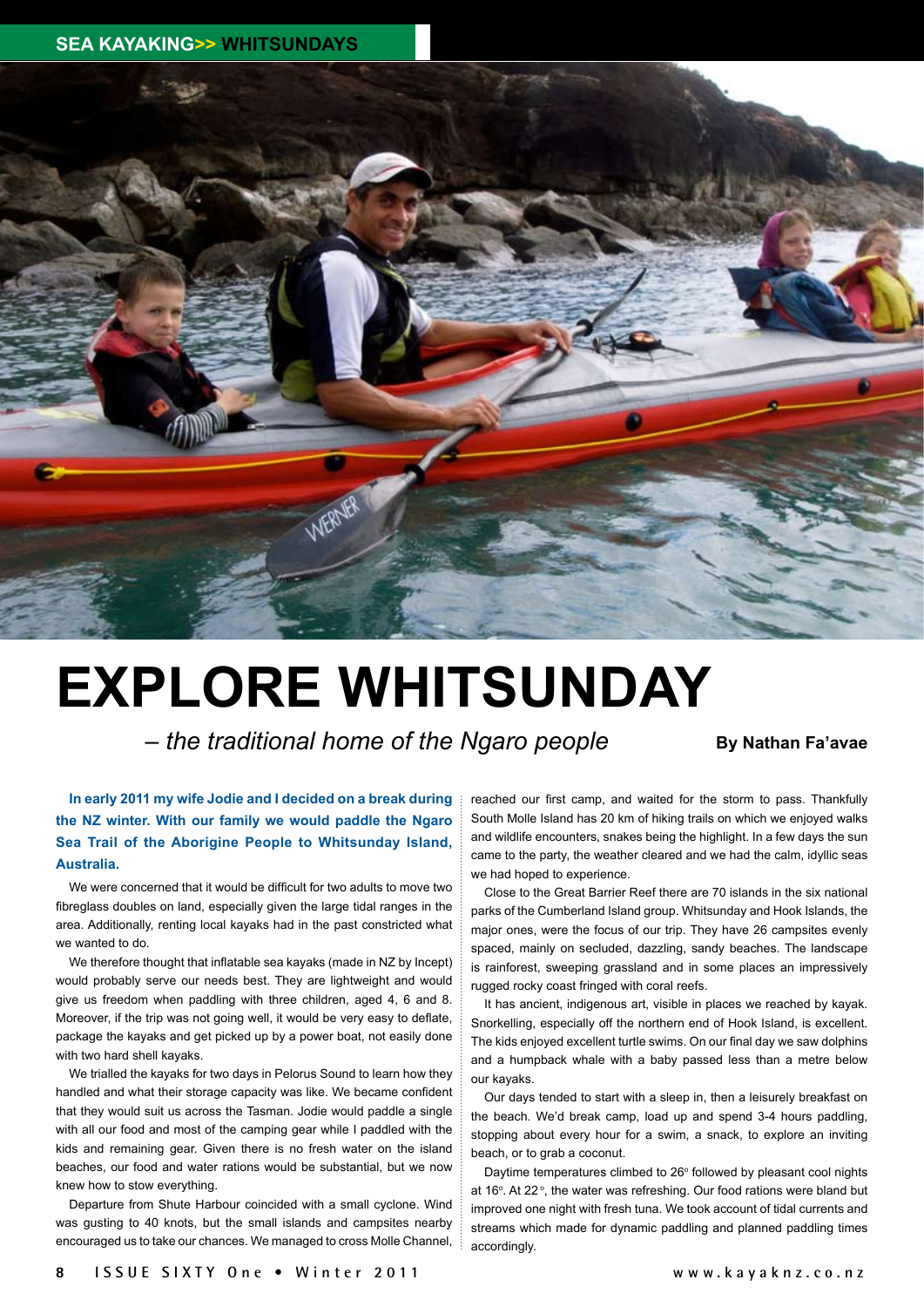*Plenty of time to explore - here at Whitehaven*



*Main picture: Nathan paddled with the kids. With the soft skin of the inflatable, you can be creative with seating arrangements.*

*Jodie paddled a single with all our food and most of the camping gear*





## **Inflatable Expedition Sea kayaks** K40 Tasman / K50 Pacific



If you want a canoe that will handle a month's worth of supplies to head out on a wilderness adventure, this is the canoe for you. In the Outfitter 16 you'll find all the great things that have made these canoes a paddling legend in places like the Yukon and Canadian Arctic. Or use that space and stability for some quiet fishing or family fun. Add good tracking and hull speed plus durable materials and you have a canoe for all seasons. A quality canoe made in Canada. www.novacraft.com

www.incept.co.nz

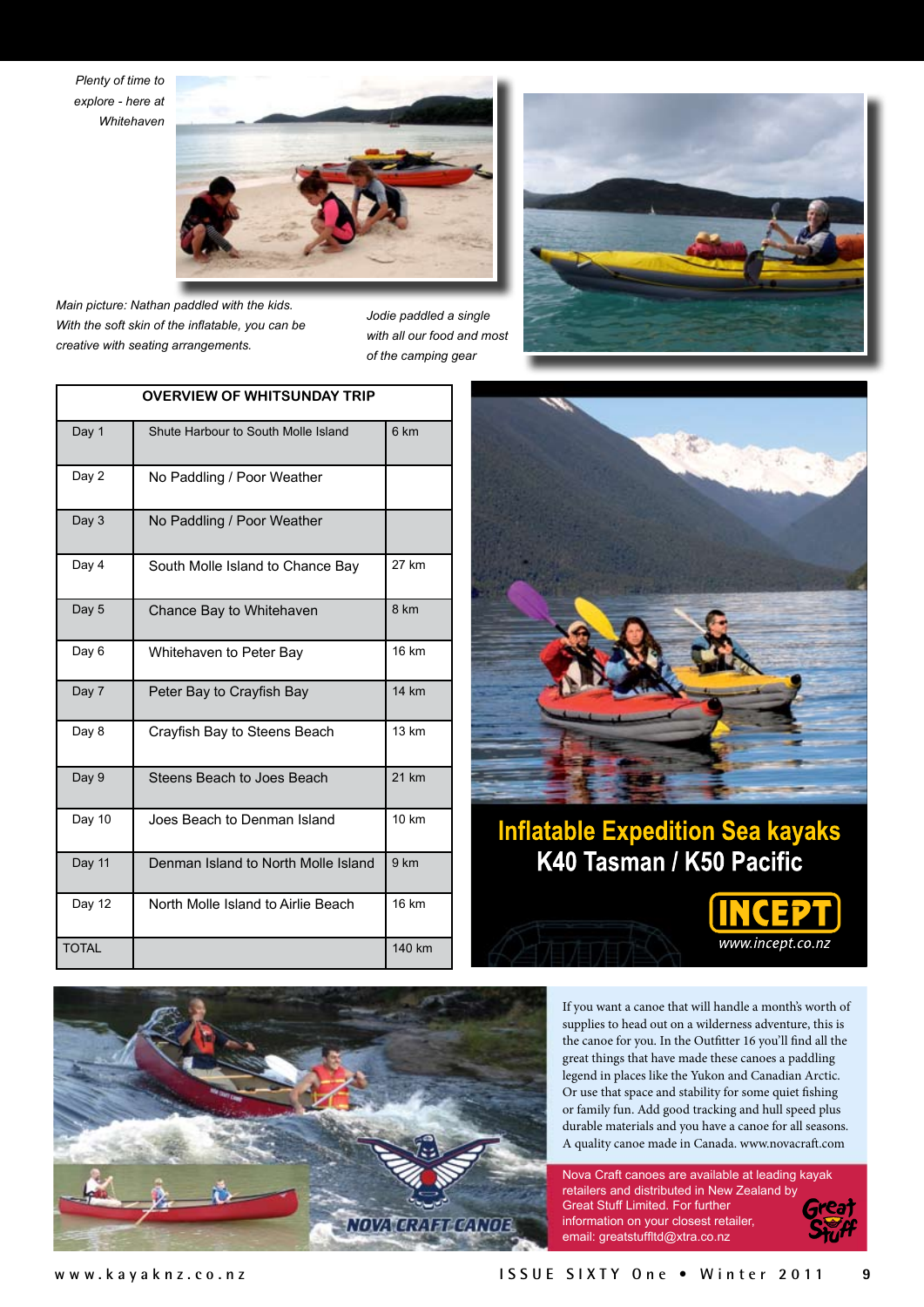

There are resorts where beaches can be crowded. Whitehaven is the maddest. After 4 pm all-day trippers have returned to clean sheets and the buffet, leaving the park to a few kayakers, sail boats … kookaburras and bats.

We paddled to Airlie Beach, a colourful, fun, vibrant seaside town with great restaurants, accommodation and ice creams, perfect after 12 days on the islands. The kids liked the playgrounds too.

But we reflected that an alternative sea kayak trip could have been out from and back to Hamilton Island, which is easily served by daily flights

The inflatable kayaks proved themselves. While they lose performance to a quality hard shell kayak, the trade off for versatility and flexibility puts them in a class of their own. The paddling places which an inflatable sea kayak opens up are as extensive as the seas they can be paddled on. Being able to roll them up and toss them into the boot of a car or hold of an aeroplane is a huge bonus. A keen hiker can even carry one! Where kayaks cannot be rented an inflatable provides unlimited opportunities.

For us Incept Inflatable Sea Kayaks were the perfect choice for the right trip.

Whitsundays is sea kayak touring at its best.